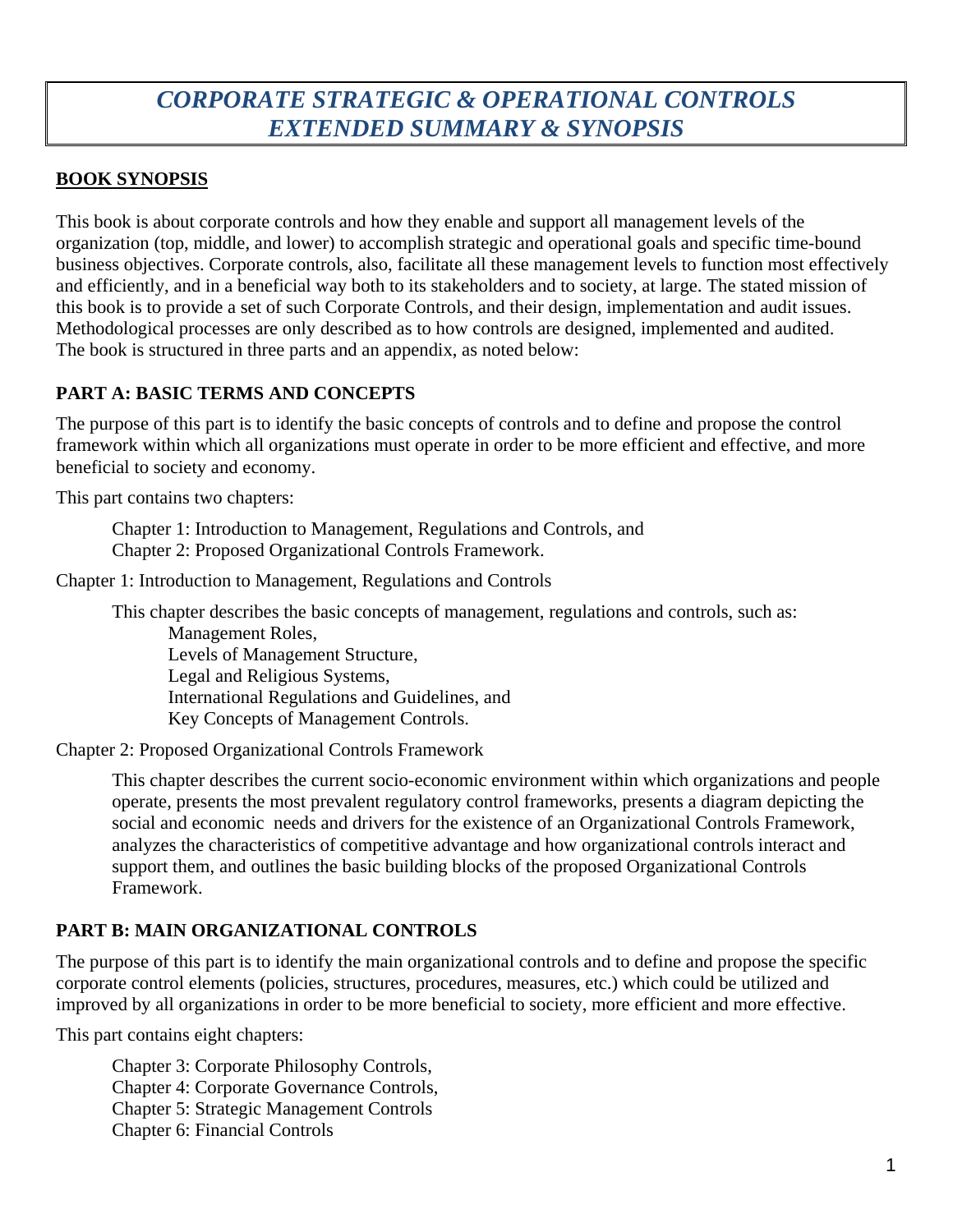Chapter 7: Administrative Controls Chapter 8: Human Resource Controls Chapter 9: Production Controls Chapter 10: Information Technology (IT) Controls

Chapter 3: Corporate Philosophy Controls

This chapter describes the main Corporate Philosophy Controls, such as: Vision, Mission, and Values Statements, Corporate Social Responsibility Policy, and Corporate Ethics (Policy, Office, Committee, and Program).

Also the purpose of organizational philosophy controls, two models for creating a corporate ethics policy, examples of vision, mission and values statements, and a corporate ethics policy are presented. In addition to these a set of review and audit tools and techniques are depicted, such as:

Corporate Vision, Mission, and Values Statements Checklist, Departmental Corporate Vision, Mission, and Values Statements Checklist, Corporate Ethics Program and Policy Checklists, and Corporate Fraud Management Checklist.

Chapter 4: Corporate Governance Controls

This chapter describes the main Corporate Governance Controls, such as:

Board of Directors Charter,

Corporate Committees (for Audit, Benefits and Personnel, Information Technology, Financial Issues, and Business Continuity),

Corporate Policies (for Financial Accounting, Customer Relations, Fraud and Theft, Community Relations, Health and Safety, and Environment Management, and

Corporate Processes and Plans (for Performance Management, Internal Audit, Risk Management, Business Continuity Plan, Transaction Authorization Controls, Corporate Compliance Officer).

Also examples of (a) charters for a board of directors, an audit committee, and a business continuity issues committee, (b) several policies (such as: customer relations, fraud and theft, community relations, health and safety, environment management, fixed asset management, and performance management), (c) a risk management process (with three steps), (d) a business continuity plan, and (e) corporate governance performance measures, are presented.

In addition to these the following audit programs and checklists are described:

Internal Controls Framework Checklist, Business Continuity Audit Review Program, and Generic Performance Audit Program.

# Chapter 5: Strategic Management Controls

This chapter describes the main Strategic Management Controls, such as:

Corporate Strategic Planning Committee, Strategic Plans, Strategic Budgets, Strategy Implementation Action Plans, and Performance Management Framework.

Also examples of (a) a charter of a strategic planning committee, (b) strategies, mission, vision, and values statements, (c) a strategic process methodology and a performance measurement procedure, (d) a corporate strategic plan and a strategy implementation plan, and (e) strategic performance measures, are presented.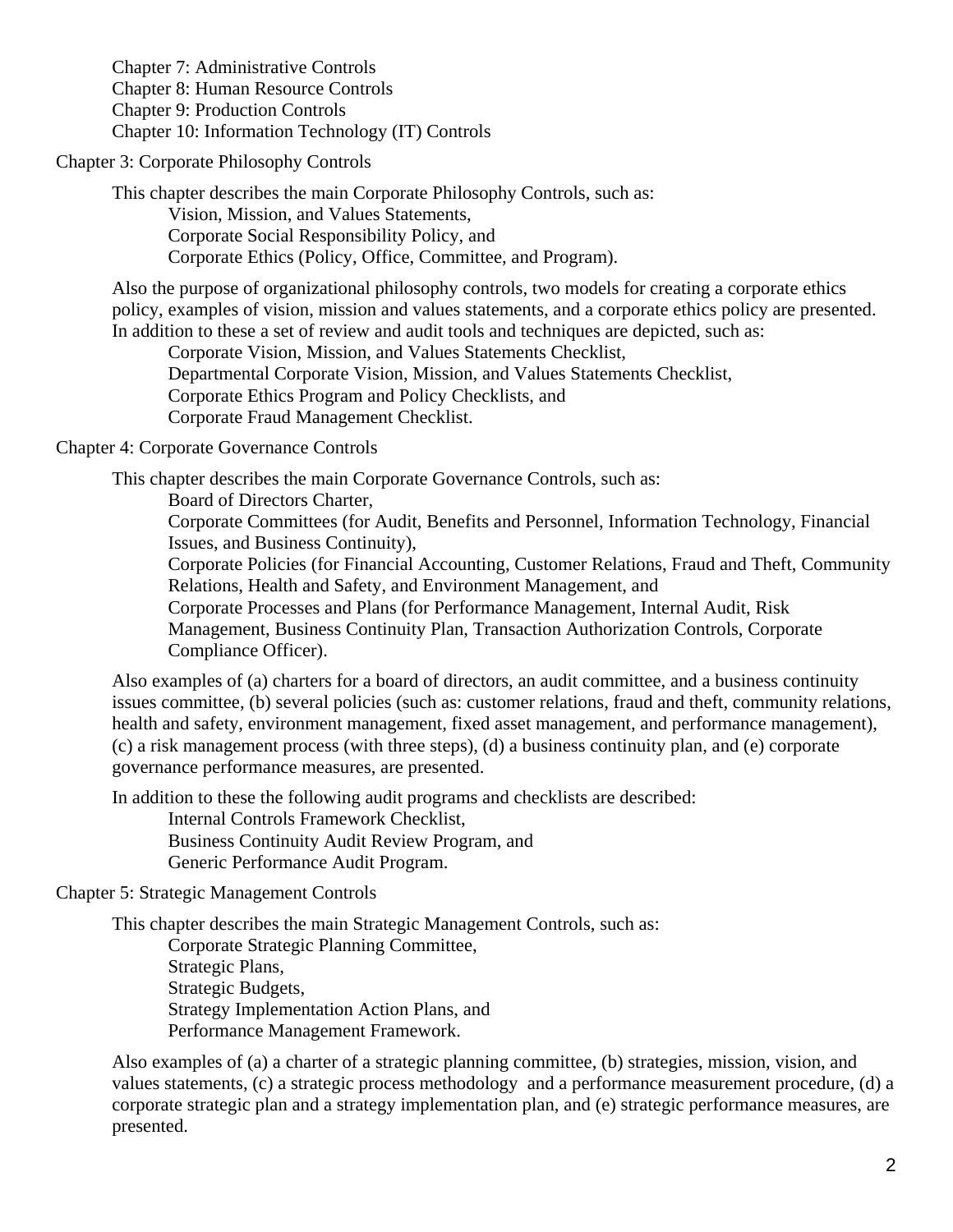In addition to these the following audit checklists are described: Strategic Readiness Checklist Business Idea Development Checklist Corporate Strategic Plan Checklist.

Chapter 6: Financial Controls

This chapter describes the main types of financial controls, such as:

Financial Organization Controls (Financial Issues Committee, Function of the Controller, Accounting Manager – Job Description, and Budget Department), Financial Policies and Procedures (Financial Accounting Controls Policy, Financial Accounting Procedures, Financial Revenue Procedures, and Budgeting Procedure), General Ledger Controls (Chart of accounts, General Ledger, Trial balance, and Financial Statements), and Computerized Financial Systems (General Ledger (GL) Systems, Customer Invoicing (CI) Systems, Accounts Payable (AP) Systems, Customer Orders / Sales Processing (COP) Systems, and Payroll Systems).

Also examples of (a) a charter of a financial issues committee, (b) a financial accounting controls policy (c) two budget formulation methodologies and a budgeting procedure, (d) two budget plans (income and expenses, and strategic initiatives), and (e) financial performance measures, are presented.

In addition to these the following audit programs and checklists are described:

Detail Management Controls Checklist, Financial Management Controls Checklist, Asset Management Controls Checklist.

# Chapter 7: Administrative Controls

This chapter describes the main types of administrative controls, such as:

Administrative Organizational Controls (Corporate Committees, and Departmental Terms of Reference),

Administrative Procedures (Procedures Manual, Files, Documents and Records Management Procedures, Confidential Information Release Procedures, Management Reporting Procedures, Asset Protection Procedures, Legal Procedures, etc.),

Administrative Office Controls ( Physical Security Controls, Mail Controls, EDI Controls, Facsimile Transmission Controls, daily activities controls, etc.), and Policies, Procedures and Forms Controls.

Also examples of (a) the terms of reference for a production planning department, (b) the contents of an administrative procedures manual, (c) the clauses of an EDI standard contract, (d) five administrative forms (activities journal, visitors log, securities incidents log, problems log and mail log), and (e) administrative performance measures, are presented.

In addition to these the following audit checklists are described: Internal Controls System: Policies and Procedures Checklist, Departmental Terms of Reference Checklist, Records Management System Checklist, and Legal Issues Checklist.

Chapter 8: Human Resource Controls

This chapter describes the main types of human resource controls, such as: Human Rights Policy, Benefits and Personnel Committee, Personnel Management Controls,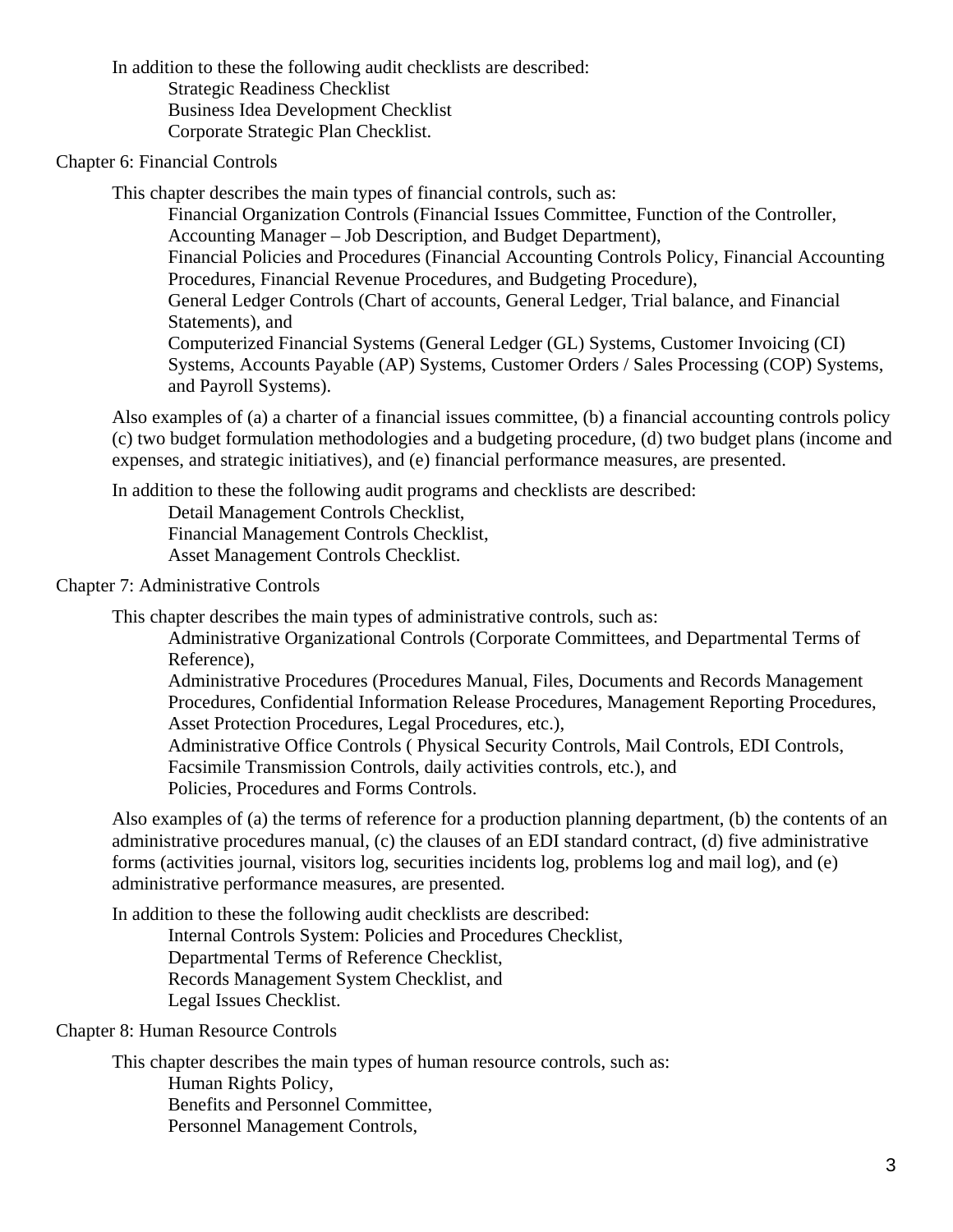Employee Management Policies and Procedures Handbook, and Human Resources (HR) Systems.

Also examples of (a) a human rights policy, (b) the contents of the charter of a benefits and personnel committee, (c) the job description of a CIO, (d) the contents of an employee management policies and procedures handbook, and (e) human resource performance measures, are presented.

In addition to these the following audit programs and checklists are described:

Human Resources Management System Checklist, Personnel Responsibilities and Skills Checklist, and Personnel Management Audit Program.

Chapter 9: Production Controls

This chapter describes the main types of production controls, such as:

Operations Policies and Procedures (Purchasing Process and Procedural Controls, and Inventory Control Procedures),

Manufacturing Process Controls, Manufacturing Process Controls (New Product Development Controls, Bill of Materials (BOM) File, Master Production Schedule (MPS), Material Requirements Planning (MRP), Inventory Master Records (IMR) File, Inventory Transactions File, Preventive Maintenance Controls),

Computerized Production Information Systems (Material Requirements Planning (MRP) System, Cost Accounting (CA) System, Production planning and control (PPC) system, Enterprise Resource Planning (ERP) system),

Quality Management Controls,

Standardization Procedures,

Project Management Controls,

Performance Management Controls, and

Production Performance Measures.

Also examples of (a) a quality management policy, (b) the steps of a methodology for establishing operational policies and procedures, (c) a purchasing process, (d) a procurement procedure, and (e) production performance measures for innovation, inventory control, manufacturing, production cost, service productivity, supply chain, and quality, are presented.

In addition to these the following audit programs and checklists are described:

Production Process Audit Program, Purchasing Controls Checklist, Inventory Controls Checklist, and Quality Management Controls Checklist.

Chapter 10: Information Technology (IT) Controls

This chapter describes (in summary form) the main IT Controls, such as: IT Organization Controls, IT Administration Controls, IT Strategy Controls, System Development Controls, IT Security Controls, IT Operational Controls, IT Technical Controls, Computerized Application Controls, and IT Performance Management Controls.

In addition to these the following audit programs and checklists are described:

IT Terms of Reference Checklist,

IT Vision, Mission, and Values Checklist,

IT Strategic Planning Checklist,

IT Technology Coverage Checklist, and

IT Performance Assessment Audit Program.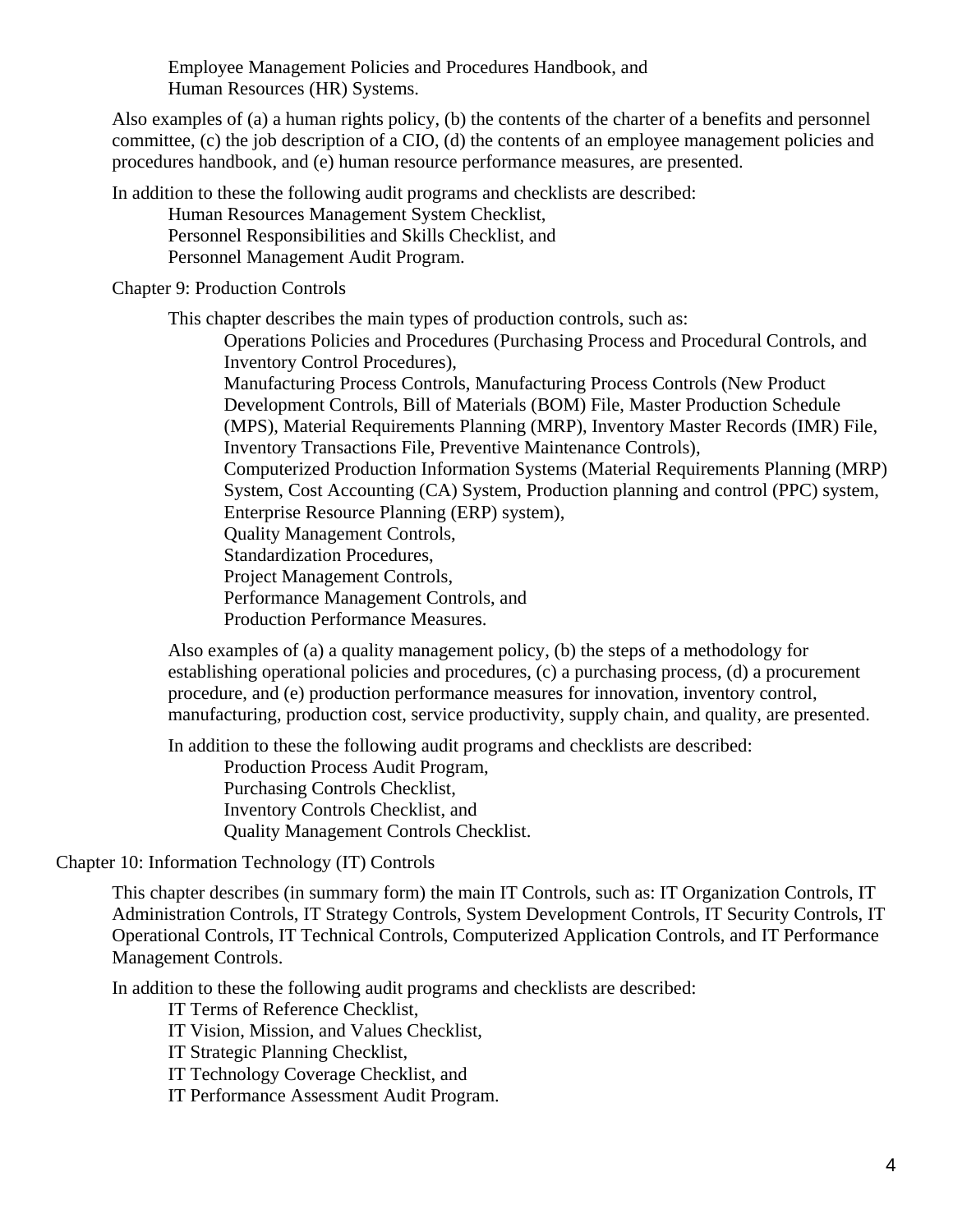# **PART C: DESIGN, IMPLEMENTATION AND MONITORING OF CONTROLS**

The purpose of this part is to identify and propose the elements required to design, implement and monitor strategic and operational control systems more efficiently and effectively. This part contains three chapters:

Chapter 11: Designing Strategic and Operational Controls,

Chapter 12: Implementing Strategic and Operational Controls with the BSC, and

Chapter 13: Monitoring and Review Controls.

Chapter 11: Designing Strategic and Operational Controls

This chapter describes how to design strategic and operational controls for organizations, and the various elements required by the organizations to carry out the design process the best way. The contents of this chapter are:

Strategic and Operational Controls, Objectives of a Strategic and Operational Control System, Selecting a Strategic and Operational Control System, Designing Strategic Management Controls, Duties, Responsibilities, and Conflicts of Interest, Key Issues in Designing Strategic and Operational Controls, Frameworks for Implementing Strategic Controls, and Comparative Analysis of Frameworks.

Also examples of (a) a strategic controls process and a corporate policies and procedures management plan, (b) a conflicts of interest policy, (c) the control duties and responsibilities of a CIO and a board of directors, (d) a BSC for a public ministry and a BSC for a large construction company, and (e) performance measures for designing controls, are presented.

In addition to these the following checklists are described: Strategic Management Controls Checklist, and Organizational Controls Readiness Checklist.

CHAPTER 12: Implementing Strategic and Operational Controls with the BSC

This chapter describes how to implement strategic and operational controls for organizations, and the various elements required by the organizations to carry out the implementation process the best way. The contents of this chapter are:

The rationale for BSC development and implementation,

The BSC general implementation process,

BSC Detail Implementation Approaches, and

The critical success factors in implementing strategic controls.

Also examples of (a) a Full-Scale Methodology for implementing BSC, and a Quick way approach for implementing BSC, (b) the contents of a BSC implementation plan, BSC responsibilities, and a performance dictionary, (c) an employee performance review policy, (d) linking the various BSC components, and (e) performance measures for implementing controls, are presented.

In addition to these the following checklists are described:

BSC Implementation Checklist, Strategic Controls Implementation Checklist, and Strategic and Operational Controls Checklist.

Chapter 13: Monitoring and Review Controls

This chapter discusses the purpose and main types of monitoring and review controls, and describes the following controls, such as:

Monitoring Controls System,